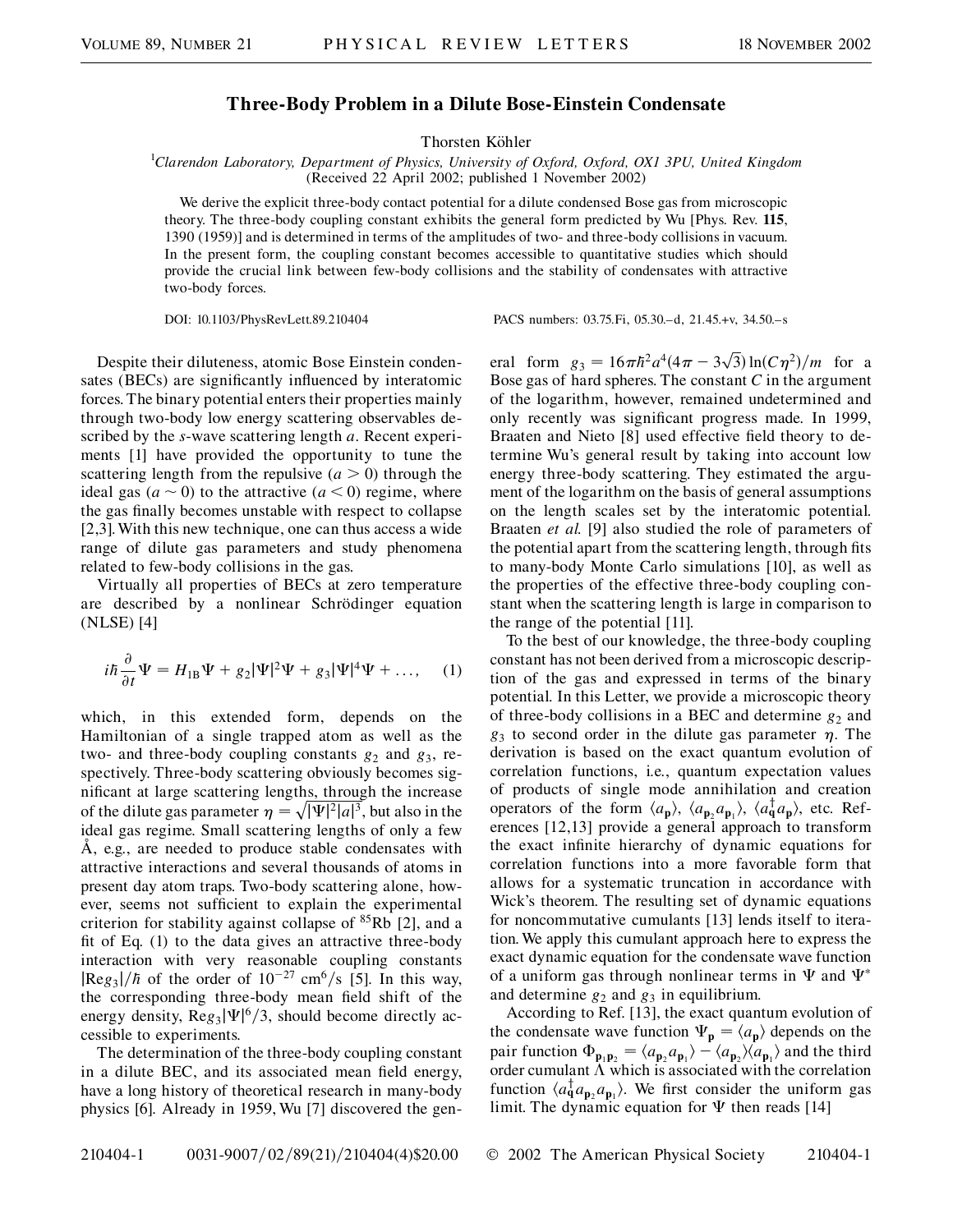$$
i\hbar \frac{\partial}{\partial t} \Psi(t) = \frac{1}{(\sqrt{2\pi\hbar})^3} \int d\mathbf{q} d\mathbf{p} V(\mathbf{p}_1) \Lambda(\mathbf{q}, \mathbf{p}, t)
$$
  
+ 
$$
\int d\mathbf{p} V(\mathbf{p}) [\Phi(\mathbf{p}, t) + (\sqrt{2\pi\hbar})^3 \delta(\mathbf{p}) \Psi^2(t)]
$$
  
× 
$$
\Psi^*(t),
$$
 (2)

where the integration variables are chosen as center of mass and relative atomic momenta  $\mathbf{q} = \mathbf{p}_1 + \mathbf{p}_2$  and  $\mathbf{p} = (\mathbf{p}_2 - \mathbf{p}_1)/2$ , respectively, and  $V(\mathbf{p}) = \int d\mathbf{r}V(\mathbf{r}) \times$  $\mathbf{p} = (\mathbf{p}_2 - \mathbf{p}_1)/2$ , respectively, and  $V(\mathbf{p}) = \int d\mathbf{r} V(\mathbf{r}) \times$ <br>  $\exp(-i\mathbf{p} \cdot \mathbf{r}/\hbar)/(\sqrt{2\pi\hbar})^3$  is the Fourier transform of the potential into momentum space. Additional terms [13] that are proportional to the density matrix of the noncondensed fraction,  $\Gamma_{pq} = \langle a_q^{\dagger} a_p \rangle - \langle a_q^{\dagger} \rangle \langle a_p \rangle$ , neither contribute to  $g_2$  nor to  $g_3$  and have been omitted in Eq. (2).

The explicit dependence of Eq. (2) on higher order cumulants can be eliminated successively by solving their dynamic equations formally and inserting the solutions into Eq. (2) [13]. With this iterative procedure, Eq. (2) can be expressed exactly through nonlinear terms in  $\Psi$ ,  $\Psi^*$ , and  $\Gamma$  up to a given order and a remainder which contains only higher order cumulants. To obtain the coupling constants  $g_2$  and  $g_3$ , we determine all the nonlinear terms in  $\Psi$  and  $\Psi^*$  up to the fifth order.

The formal solutions of the dynamic equations of  $\Phi$ and  $\Lambda$  [13] involve the triple function  $\chi$ , i.e., the third order cumulant associated with the correlation function  $\langle a_{\mathbf{p}_3} a_{\mathbf{p}_2} a_{\mathbf{p}_1} \rangle$ , and the Green's function corresponding to two atoms described by the two-body Hamiltonian  $H_{2B} = -\frac{\hbar^2}{m}\Delta_{\bf r} + V({\bf r})$  in their center of mass frame. The relevant retarded Green's function is given by [15]  $G(t) = \frac{1}{i\hbar} \theta(t) \exp(-iH_{2\text{B}}t/\hbar)$ . We use  $G(t, \mathbf{p}, \mathbf{p}')$  $\langle \mathbf{p} | G(t) S | \mathbf{p}' \rangle$  in momentum space, where S projects onto the symmetrized relative momenta that correspond to two identical Bose atoms. At the initial time  $t_0$ , the gas is assumed to be prepared in a (ideal gas) coherent state of the lowest energy mode [16]. The formal solutions then read:

$$
\Phi(\mathbf{p},t) = \int_{t_0}^{\infty} d\tau \int d\mathbf{p}' G(t-\tau,\mathbf{p},\mathbf{p}') V(\mathbf{p}') \Psi^2(\tau) + \int_{t_0}^{\infty} d\tau \int d\mathbf{q}' d\mathbf{p}' G(t-\tau,\mathbf{p},\mathbf{p}'_2) [V(\mathbf{p}'_1) + V(\mathbf{q}')] \times \left[ \chi(\mathbf{q}',\mathbf{p}',\tau) + 2(\sqrt{2\pi\hbar})^3 \delta(\mathbf{q}') \Phi(\mathbf{p}',\tau) \Psi(\tau) \right] \Psi^*(\tau), \tag{3}
$$

$$
\Lambda(\mathbf{q}, \mathbf{p}, t) = \int_{t_0}^{\infty} d\tau \int d\mathbf{q}' d\mathbf{p}' G(t - \tau, \mathbf{p}, \mathbf{p}'_2 - \mathbf{q}/2) [\chi(\mathbf{q}', \mathbf{p}', \tau) + 2(\sqrt{2\pi\hbar})^3 \delta(\mathbf{q}') \Phi(\mathbf{p}', \tau) \Psi(\tau)]
$$
  
 
$$
\times [\mathbf{V}(\mathbf{p}'_1 - \mathbf{q}) + \mathbf{V}(\mathbf{q}' - \mathbf{q})] \Phi^*(\mathbf{q}, \tau) e^{i(q^2/4m)(t - \tau)/\hbar} - \int_{t_0}^{\infty} d\tau \int d\mathbf{q}' d\mathbf{p}' G(t - \tau, \mathbf{p}, \mathbf{p}') \chi(-\mathbf{q}, \mathbf{p}', \tau) \mathbf{V}(\mathbf{q} + \mathbf{q}')
$$
  
 
$$
\times [\Phi(\mathbf{q}', \tau) + (\sqrt{2\pi\hbar})^3 \delta(\mathbf{q}') \Psi^2(\tau)]^* e^{i(q^2/4m)(t - \tau)/\hbar}, \tag{4}
$$

where  $\mathbf{p}'_1 = \mathbf{q}'/2 - \mathbf{p}'$  and  $\mathbf{p}'_2 = \mathbf{q}'/2 + \mathbf{p}'$ . The form of Eqs. (3) and (4) is exact, save that terms that neither contribute to  $g_2$  nor to  $g_3$  are not given. The arguments of the triple function  $\chi$  for a uniform gas are chosen here as the three-body Jacobi momenta in Fig. 1.

The dynamic equation for  $\chi$  involves the Hamiltonian of three atoms interacting pairwise,

$$
H_{3B} = -\frac{\hbar^2}{2m} (\Delta_{\mathbf{x}_1} + \Delta_{\mathbf{x}_2} + \Delta_{\mathbf{x}_3}) + V_{3B},
$$
 (5)

where  $V_{3B} = V(\mathbf{r}_{23}) + V(\mathbf{r}_{13}) + V(\mathbf{r}_{12})$  (see Fig. 1). The corresponding symmetrized retarded Green's function in the three-body center of mass frame is denoted here as  $G_{3B}(t, \mathbf{q}, \mathbf{p}, \mathbf{q}', \mathbf{p}')$  in the representation through the Jacobi momenta in Fig. 1. The only relevant contribution of the triple function reads

$$
\chi(\mathbf{q}, \mathbf{p}, t) = 6 \int_{t_0}^{\infty} d\tau \int d\mathbf{q}' d\mathbf{p}' G_{3\mathbf{B}}(t - \tau, \mathbf{q}, \mathbf{p}, \mathbf{q}', \mathbf{p}'_2) \times V(\mathbf{q}') \Phi(\mathbf{p}', \tau) \Psi(\tau),
$$
\n(6)

where  ${\bf p}'_2 = {\bf q}'/2 + {\bf p}'$ .

All nonlinear contributions in  $\Psi$  and  $\Psi^*$  up to the fifth order are obtained by inserting Eqs. (3) and (4) into the right-hand side of Eq. (2) and then replacing  $\chi$  by Eq. (6) and  $\Phi$  by its leading first contribution on the right-hand side of Eq. (3). Equation (2) then becomes a non-210404-2 210404-2

Markovian NLSE [13] with the leading (two-body) contribution

$$
i\hbar \frac{\partial}{\partial t} \Psi(t) = (2\pi\hbar)^3 \int_{t_0}^{\infty} d\tau T(t-\tau,0,0) \Psi^2(\tau) \Psi^*(t) + \dots,
$$
 (7)

where  $T(t) = V\delta(t) + VG(t)V$  is the Fourier transform of the energy dependent two-body *T* matrix [15]. This time dependent transition matrix is sharply peaked at  $t = 0$ with a width determined by the two-body collisional duration. The fifth order nonlinear terms in  $\Psi$  and  $\Psi^*$ (three-body contributions), indicated by the dots on the right-hand side of Eq. (7), involve up to four time integrals which have a similar form to the leading term.

To determine the equilibrium properties of the gas, we assume first that the scattering length is positive and the potential does not support any bound clusters of atoms. In the zero temperature equilibrium, the ansatz  $\Psi(t)$  =  $\Psi$  exp $(-i\mu t/\hbar)$  then transforms the NLS Eq. (7), including the three-body contributions, into its stationary form in the limit  $t - t_0 \rightarrow \infty$  [17]:

$$
\mu = g_2(\mu)|\Psi|^2 + g_3(\mu)|\Psi|^4. \tag{8}
$$

The two-body contribution to Eq. (8) is directly obtained from Eq. (7) through the Fourier transform of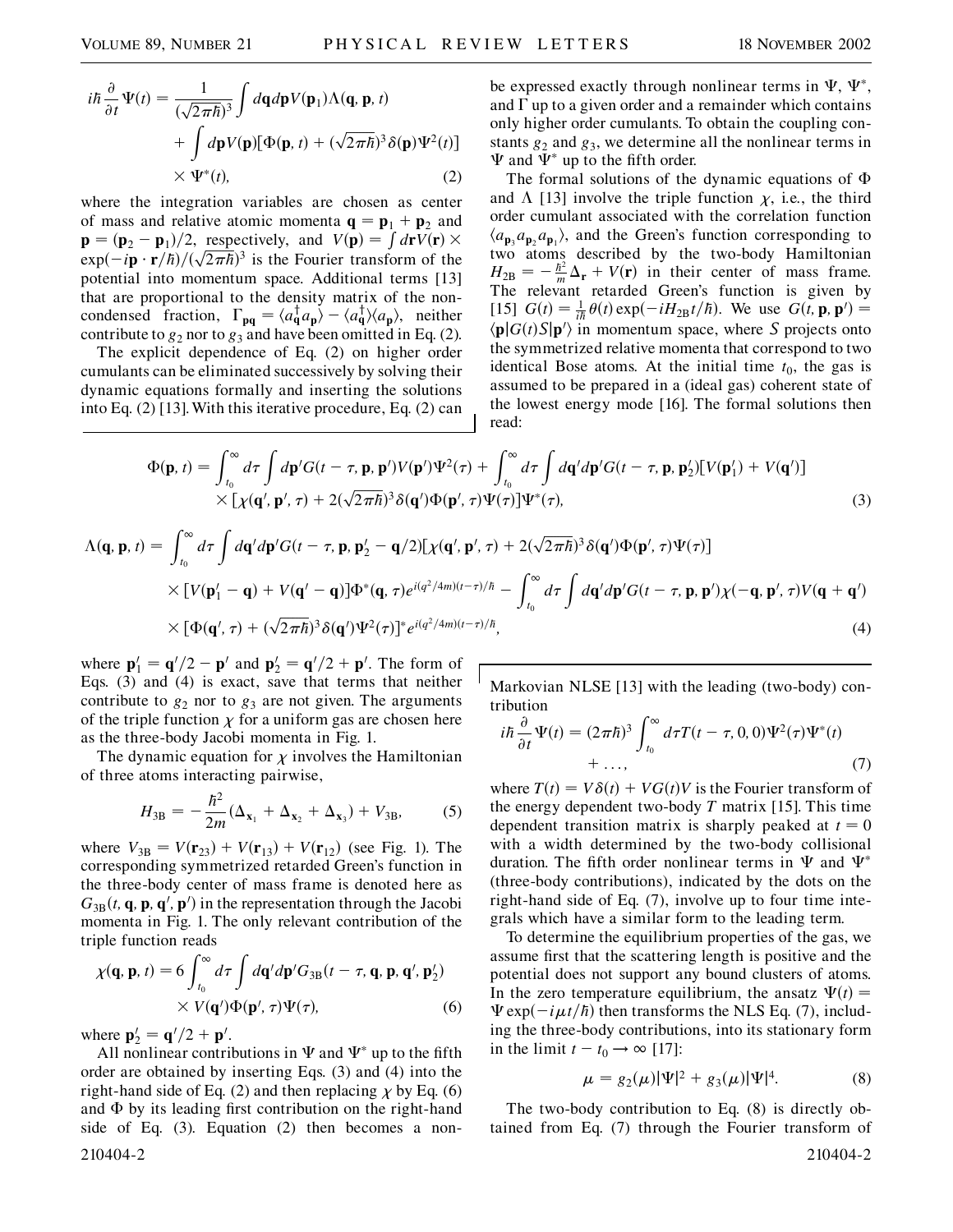

FIG. 1. Jacobi coordinates of three atoms. The spatial coordinates are chosen as the vector from atom 1 to atom 2  $(\mathbf{r}_{12})$  and the vector from the center of mass of atoms 1 and 2 to atom 3 ( $\rho$ ). The conjugate Jacobi momenta are  $\mathbf{p} = (\mathbf{p}_2 - \mathbf{p}_1)/2$  and  $\mathbf{q} = (2\mathbf{p}_3 - \mathbf{p}_1 - \mathbf{p}_2)/3$ , respectively, where  $\mathbf{p}_1$ ,  $\mathbf{p}_2$ ,  $\mathbf{p}_3$  denote the momenta of the single atoms.

 $T(t - \tau, 0, 0)$  at the energy  $2\mu$  which yields the two-body *T* matrix  $T(2\mu, 0, 0)$  [18]. The low energy expansion [19,20]

$$
T(E, 0, 0) = \frac{1}{(2\pi\hbar)^3} \frac{4\pi\hbar^2}{m} a[1 - i\sqrt{mE/\hbar^2}a + ...]
$$
 (9)

shows that the leading contribution to  $\mu$  is the mean field chemical potential  $\mu_0 = 4\pi \hbar^2 a |\Psi|^2/m$ . The three-body contributions to the right-hand side of Eq. (7) (not shown explicitly) can also be arranged in such a way that all bare two-body potentials are connected to two- and threebody *T* matrices. The general form of the real part of body *I* matrices. The general form of the Eq. (8) is then obtained as  $(\eta = \sqrt{|\Psi|^2 a^3})$ :

$$
\text{Re}\,\mu = (2\pi\hbar)^3 \text{Re}\,T(2\mu, 0, 0)|\Psi|^2
$$
  
+  $8\mu_0 \left(-3\sqrt{3}\ln\left|\frac{\sqrt{m2\mu}}{p^{(3)}}\right| + 4\pi\ln\left|\frac{\sqrt{m2\mu}}{p^{(4)}}\right|\right)\eta^2$   
+  $\frac{1}{2}(2\pi\hbar)^6 T_{3B}^{(5)}(0, 0, 0)|\Psi|^4,$  (10)

where corrections smaller than  $\mu_0 \eta^2$  have been neglected. The first term on the right-hand side of Eq. (10) is the two-body part. All three-body contributions to Eq. (8) are at least of third order in the two-body *T* matrix. The real parts of the third and fourth order terms exhibit a logarithmic divergence at low energies  $\mu \rightarrow 0$ as indicated in the second term on the right-hand side of Eq. (10). The respective explicit expressions read

$$
\ln \left| \frac{\sqrt{m2\mu}}{p^{(3)}} \right| = -\frac{2\pi^5 \hbar^4 m}{3\sqrt{3}a^4} \text{Re} \int \frac{d\mathbf{p} T(2\mu, \mathbf{p}, 0)}{2\mu - p^2/m + i0} \times \sum_{\alpha = \pm 1} \left[ \left[ T(2\mu, \mathbf{p}, 0) \right]^* \frac{T(3\mu - \frac{3p^2}{4m}, \alpha \frac{\mathbf{p}}{2}, \frac{\mathbf{p}}{2})}{2\mu - p^2/m - i0} - \left[ T(2\mu, \mathbf{p}, 0) \right]^* \frac{T(\mu + \frac{p^2}{4m}, \alpha \frac{\mathbf{p}}{2}, \frac{\mathbf{p}}{2})}{2\mu - p^2/m - i0} + 2T(2\mu, 0, \mathbf{p}) \frac{T(3\mu - \frac{3p^2}{4m}, \alpha \frac{\mathbf{p}}{2}, \frac{\mathbf{p}}{2})}{2\mu - p^2/m + i0} \right], \tag{11}
$$

$$
\ln\left|\frac{\sqrt{m2\mu}}{p^{(4)}}\right| = \frac{\pi^4\hbar^4 m}{2a^4} \text{Re}\int \frac{dqdpT(0, 0, \mathbf{q})T(0, \mathbf{p}, 0)}{3\mu - \frac{q^2 + p^2 + \mathbf{q} \cdot \mathbf{p}}{m} + i0} + i0
$$
\n
$$
\times \sum_{\alpha,\beta=\pm 1} \left\{ \frac{T(-\frac{3q^2}{4m}, \alpha\frac{\mathbf{q}}{2}, \mathbf{p} + \frac{\mathbf{q}}{2})T(-\frac{3p^2}{4m}, \mathbf{q} + \frac{\mathbf{p}}{2}, \beta\frac{\mathbf{p}}{2})}{(2\mu - q^2/m - i0)(2\mu - p^2/m + i0)} + 2 \frac{T(-\frac{3q^2}{4m}, \alpha\frac{\mathbf{q}}{2}, \mathbf{p} + \frac{\mathbf{q}}{2})T(-\frac{3p^2}{4m}, \mathbf{q} + \frac{\mathbf{p}}{2}, \beta\frac{\mathbf{p}}{2})}{(2\mu - q^2/m + i0)(2\mu - p^2/m + i0)} \right\}.
$$
 (12)

The logarithmic behavior of the real parts of the integrals in Eqs. (11) and (12) was determined with the methods in Ref. [20]. The momentum units  $p^{(3)}$  and  $p^{(4)}$  are found using the regular parts of the integrals in the limit  $\mu \rightarrow 0$ .

The last contribution to the right-hand side of Eq. (10) involves the *T* matrix for three asymptotically free incoming and outgoing atoms,  $T_{3B}(E) = V_{3B} +$  $V_{3B}G_{3B}(E)V_{3B}$ . The regular part of  $T_{3B}$ , denoted here by  $T_{3B}^{(5)}$ , consists of all multiple scattering contributions to  $T_{3B}^{(5)}$  from the fifth order upward [21].  $T_{3B}^{(5)}(E)$  can be evaluated at  $E = 0$  [20] and is the only contribution to *g*<sup>3</sup> that depends on the complete zero energy three-body scattering state.

Equation (8) also exhibits an imaginary part

$$
\text{Im}\,\mu = \mu_0 \bigg[ -\sqrt{\frac{m_2\mu}{\hbar^2}} a + \frac{8\pi\hbar}{\sqrt{m_2\mu}a} \eta^2 + \mathcal{O}(\eta^2 \ln \eta) \bigg]
$$
\n(13)

whose first leading term stems from Eq. (9). The second term is the leading contribution to the imaginary part of the integral in Eq. (11). The imaginary part of  $\mu$  describes the exchange of atoms between the condensed and thermal fraction [13] and is thus required to vanish exactly in equilibrium as soon as all few-body scattering contributions are taken into account. The right-hand sides of Eqs. (10) and (13) change by an amount smaller than  $\mu_0 \eta^2$  if  $\mu$  is replaced by its leading contribution  $\mu_0$ . The square root terms in Eq. (13) then, indeed, cancel each other and Eqs. (10) and (8) yield

$$
g_2 = (2\pi\hbar)^3 \text{Re} T(2\mu_0, 0, 0),
$$
  
\n
$$
g_3 = \frac{32\pi\hbar^2}{m} a^4 \left( -3\sqrt{3} \ln \left| \frac{\sqrt{m2\mu_0}}{p^{(3)}} \right| + 4\pi \ln \left| \frac{\sqrt{m2\mu_0}}{p^{(4)}} \right| \right)
$$
  
\n
$$
+ \frac{1}{2} (2\pi\hbar)^6 T_{3B}^{(5)}(0, 0, 0).
$$
\n(14)